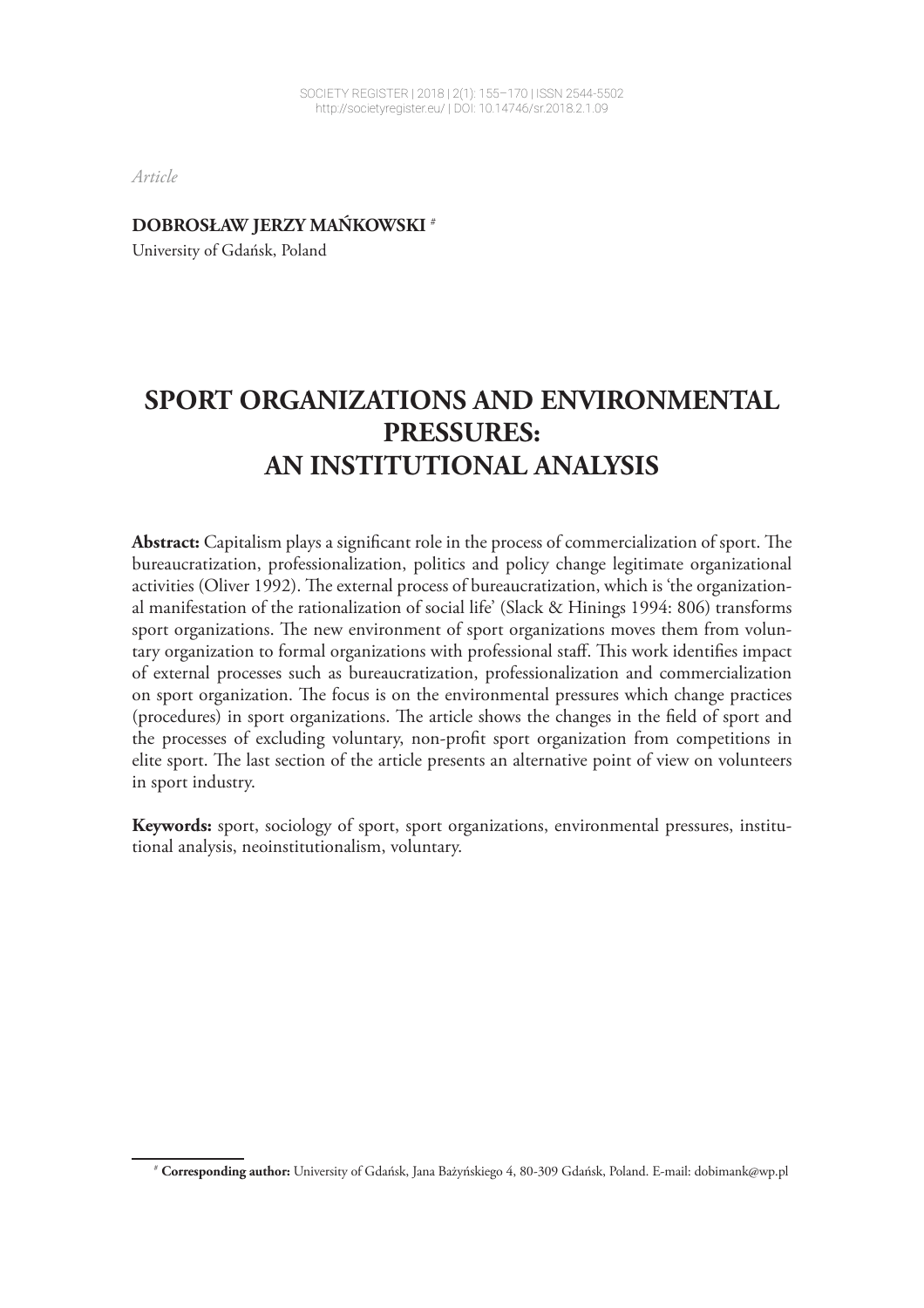### **Introduction**

Sociology of sport cannot only provide understanding of sport as a product or industry but also explains its relations to other social institutions and social processes. (Hardy 1987) One way to achieve this involves the use of institutional analysis as a method to approach, describe and understand sport organizations and their environment in terms of institutional theories. (Oliver 1992, DiMaggio & Powell 1983, Fligstein & McAdam 2015, Slack & Kikulis 1989, Slack & Hinings 1992, 1994)

In this article, sport organizations are viewed as bodies existing "to provide sport products and services in the sport industry." (Yeh & Taylor 2008: 34, Chelladurai 2005) The sport industry is presented as a field of sport (Fligstein & McAdam 2015) and also as a conception of the environment of sport organizations, which includes the system of sport, public policy, media and economy. As discussed here, sport organizations are divided into two categories: for-profit organizations (business entities) and non-profit organizations (voluntary, grassroots associations). In this paper I present cases from Poland. It must be underlined that the environment of sport organizations and the pressures of it are different in other countries. It is the same with processes of commercialization or bureaucratization. Moreover, the aim of this paper is to present the problems of mentioned processes taking place in Polish sports organizations. The main issue of this paper is to show the processes exerted by the sport organization's environment. The point is to describe how they change the field of sport. The analysis will show the complexity the environment of sport organizations. I try to describe these processes and show their influence on the changes in the field of sport. I also join the discussion on the situation of volunteers in sports organizations and their positions, and the myths created with their social action.

The first of the four sections presents the environment of sport organizations discussing the case of the field of sport in Poland. Section two identifies environmental pressures on sport organizations and describes how they change under this impact. Social change can lead either to the development of organisations or their erosion. (Oliver 1992, Slack & Hinings 1992, Zucker 1988) Moreover, social change within the field of sport results in the processes of exclusion of non-profit organizations; environmental pressures are factors of this change. Non-profit sport organizations have developed to become professional sport organizations, which allows them to participate in high-level sport competitions. On the other hand, if non-profit sport organizations continue their established practices of sport activity without change, they will be excluded from elite (professional) sport. The process of exclusion is correlated with the non-profit or for-profit status of the organization and the environmental pressures. The third section addresses the problem of exclusion by showing its main indicators in the field of sport. The last section presents an alternative point of view on volunteers in the sport industry. The hypothesis is that volunteers are "cheap" workforce created by the capitalist system to reduce costs. The sport industry has created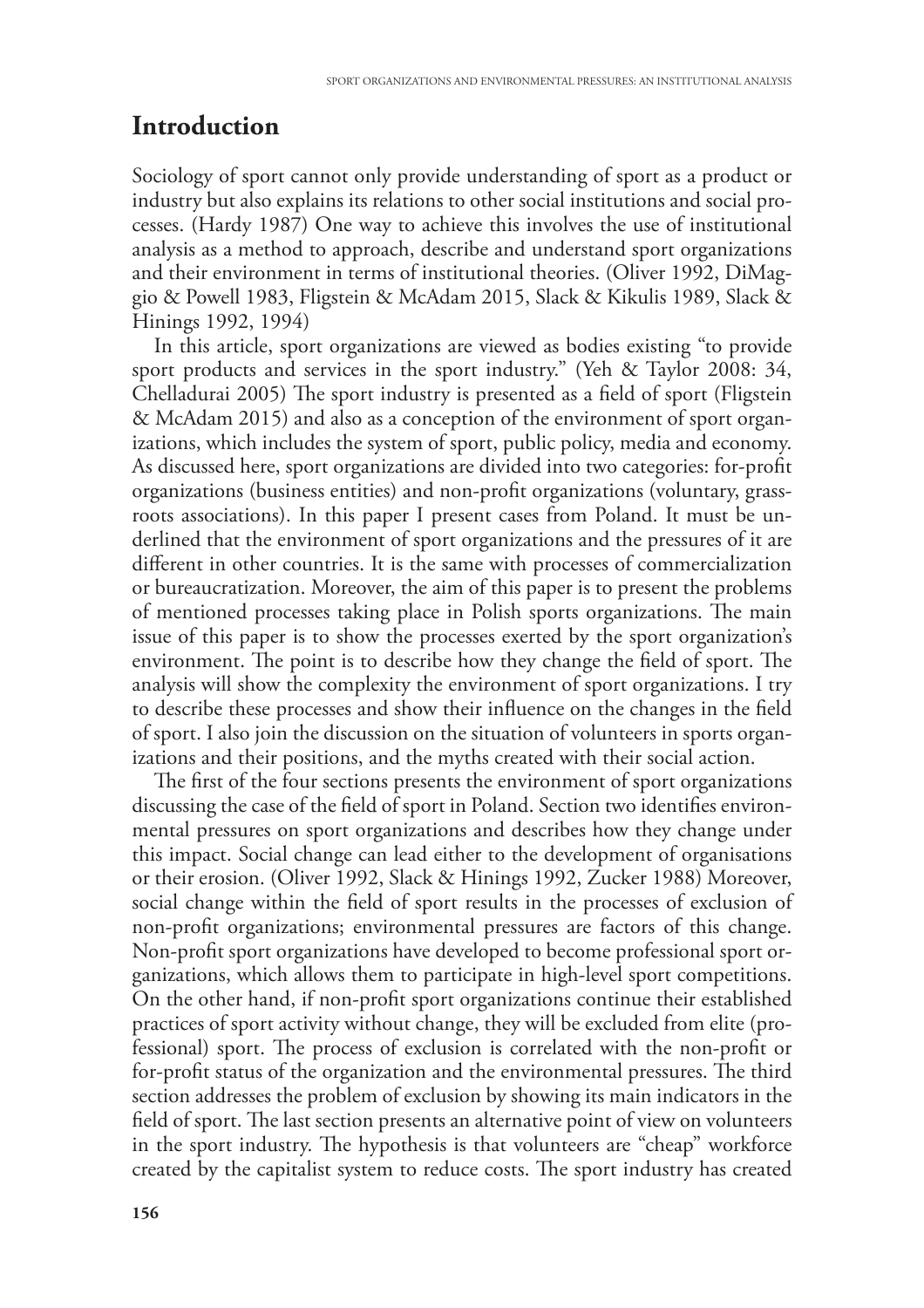the myth of voluntary participation as socially useful but in fact it serves to solve the problems with workforce and costs. The article concludes by showing how institutional analysis helps sociologists and researchers recognize problems that arise within the field of sport as a result of changes in sport organizations.

## The environment of sport organizations

In order to understand the processes within the field of sport it is essential to have a closer look at the environment in which sport organizations and their activity are immersed. As mentioned above, this section presents the environment of sport organizations in Poland, including the interconnected and interrelated spheres of the social system of sport, public policy, economy and media.

First of all, national federations of sport (hereafter NFs) responsible for every sport discipline have the central place in the system (e.g. Polish Bobsleigh and Skeleton Federation, Polish Basketball Federation, Polish Ice-Hockey Federation, etc.).NFs are responsible for all aspects of each discipline, such as legal and political issues, management, development, etc.

Secondly, the field of sport includes also sports clubs, which play a key role in training and competitions. Most of them function as associations, a legal form that, as further discussed below, is increasingly excluded from professional sport competitions. Traditionally, clubs have had such specific goals as training athletes (in different age groups), taking part in sport competitions, education, and gathering people. Today, however, they are changing under the impact of environmental factors.

Other actors are the local government and the state. The local government fulfils its obligations in the field of sport and physical culture mainly by delegating tasks to sports clubs and providing them with financial support for the purpose, a strategy known as cooperation with non-profit organizations. In the case of the state, the situation is different. In matters of sport, the central government is represented by the Ministry of Sport and Tourism, which used to cooperate only with national sports federations. As of 2016, it also provides financial assistance to individual sports clubs to the maximum of PLN 15,000  $(\text{\textsterling}3,000)$  per year. The relations between the ministry and national sports federations involve two dimensions: finance and control (restricted to legal and financial matters). The problem is, that most NFs can only achieve their goals if they receive financial contributions from public budget. Only some of them have gone commercial and secured financial sponsorship agreements (for example: Polish Volleyball Federation has a sponsor – Polkomtel, owner of mobile phone network - "Plus", Polish Athletics Federation has a sponsor oil company Orlen). This issue is important in view of the problem of commercialization of sports clubs and their professionalization induced by environmental pressures.

The environment of sport organizations includes media, public relations companies, medical organizations, institutions of higher education, companies (sponsors) and other individual and collective actors involved in sport in different ways.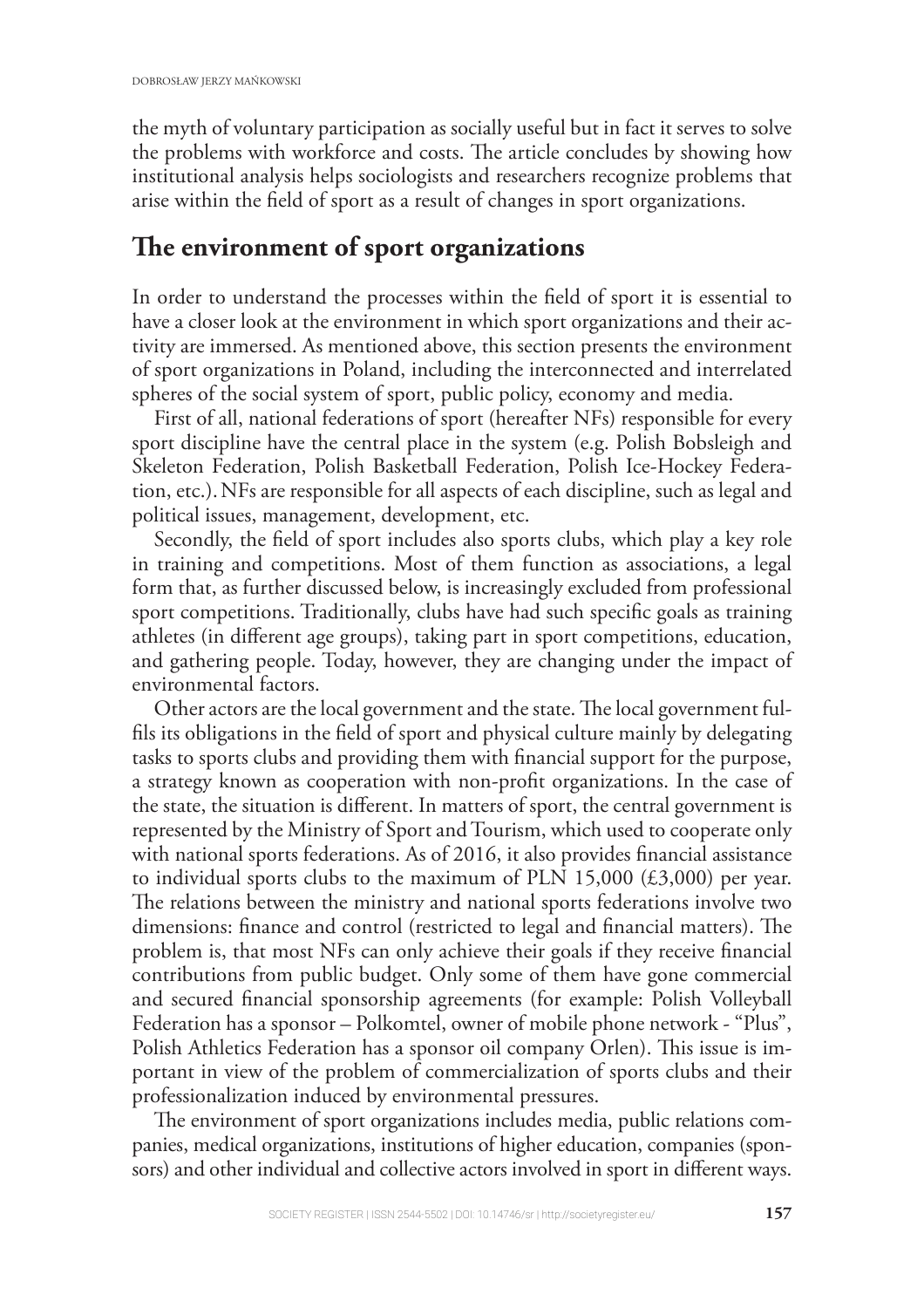The most important influence comes from global economy, and the capitalist system plays a significant role in all the changes in the field of sport. (Giulianotti & Robertson 2009, Jakubowska 2014, Antonowicz, Kossakowski and Szlendak 2015, Slack & Kikulis 1989, Slack & Hinings 1992, 1994) The process of commercialization is making constant progress and has an impact on sport organizations, as their resources come from the environment (Slack & Hinings 1992). In capitalist environment, what matters is productivity, efficiency, professionalism and rationalization. Although sport has become a new, specific market with its own rules and practices, the key issue is productivity and profit, which means that sport organizations have to change their goals and, consequently, their practices and procedures. On the one hand, "the institutionalized organizational behaviours have been defined as stable, repetitive." (Oliver 1992: 563) On the other, however, the ongoing change questions the reproduction of taken-for-granted organizational actions.

## **Environmental pressures**

Since the 1970s sport and sport organizations around the world have been changing under the impact of commercialization. (Slack & Kikulis 1989, Slack & Hinings 1992, Giulianotti & Robertson 2009, Antonowicz et al. 2015) In Poland, this has been the case since the late 1990s and first became apparent in such sports as football, basketball and volleyball. Nowadays, commercialization affects all disciplines and – depending on social, economic and functional factors (Oliver 1992) – can lead either to the development of a particular discipline or its erosion. This section presents environmental pressures which cause changes within sport organizations and exclude voluntary sport organizations from the field of professional sport.

As an external process, commercialization can stimulate the development of sport organizations. Institutional theories recognise development as an element of rationalization, manifested in the processes of professionalization, bureaucratization and modernization. "The process of rationalization has, in the latter part of the twentieth century, become increasingly effected by the state and by the professions. Sport, like other areas of social life, has not been immune to these forces." (Slack & Hinings 1994: 806-807) Moreover, the change of an organization into a professional and bureaucratic body is correlated with productivity and efficiency. For example, the product of a sports club is an elite athlete ready to take part in high-level sport competitions, from national to world championships. Efficiency, in turn, is connected with trophies, medals, victories, etc.

Institutional analysis considers the factors which transform organizations. It is generally assumed that they can be captured analysing the social skills of the actors involved. (Fligstein & McAdam 2015) Firstly, social skills are connected with strategic action defined "as the attempt by social actors to create and sustain social worlds by securing the cooperation of others" (Fligstein & McAdam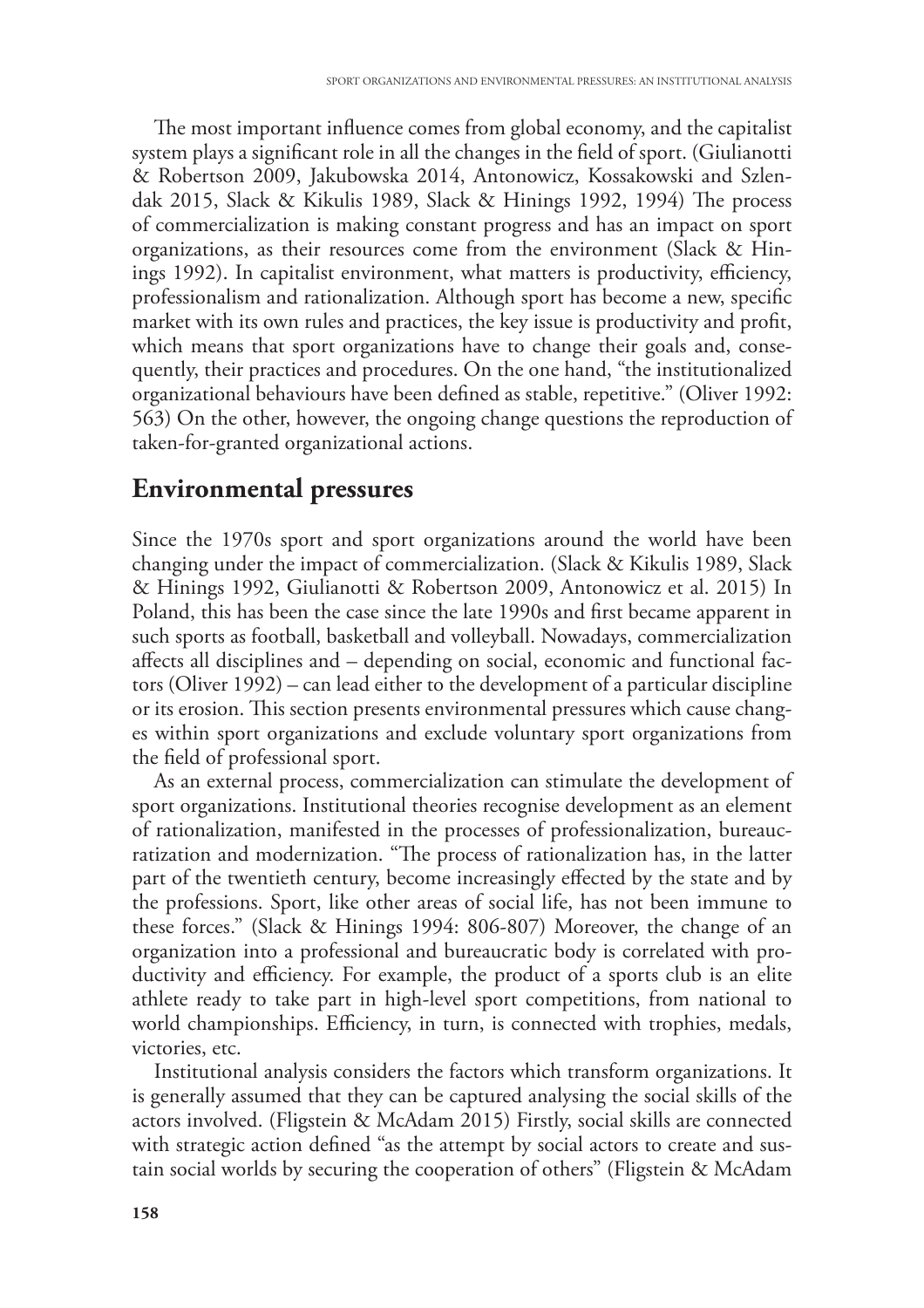2015: 17, Fligstein 2001). Secondly, they provide individual or collective actors with a "cognitive capacity for reading people and environments, framing lines of action, and mobilizing people" (Fligstein & McAdam 2015:17). Social skills have an important impact on sport organizations undergoing transformations. Actors who have had social skills become leaders and set new paths. The skill of "reading the environment" is the most desirable, as it helps to make right moves within an organization and push it forward. For example, a national team's victory in high-level championships can stimulate the development of a discipline. The actors who read the victory as an opportunity to promote, develop and find sponsors for the organization are the winners.

In Poland, for example, the victories of the national volleyball male and female team (between 2003-2009) made the national federation a professional organization, changing its entire policy in the process. The organization employed public relation and media specialists, managing team, people responsible for applications for championship tournaments, professional coaches, physiotherapists, and others. The NF's policy changed and the principal goal was to make volleyball as popular as possible. The main result was an influx of new athletes to the clubs. Secondly, the federation decided that the national team would join the commercial World League tournament. Although initially the team was not very successful, its participation involved different benefits both to the team and the organization. International environment meant exchanging managerial experience. Moreover, the Polish Volleyball Federation appointed a company responsible for managing a professional volleyball league. It is also worth noting that the federation had a large sponsor for the national team and did not have to worry about financial issues. In this case, the actors who were on the board of the NF played the key role, and their social skills enabled them to make changes within the organization. However, this was only possible because of the role they played in the organization (Fligstein & McAdam 2015): had they not been members of the executive board, they would not have been able to do anything.

As mentioned above, the NF has set up a professional (men's and women's) volleyball league, which is a significant element of pressure on sports clubs, since the league's requirements induce their structural changes. In other professional leagues (e.g. football, handball, ice-hockey) the situation is largely similar. Implemented in the name of development, the new rules of participation in professional leagues require sports clubs to transform their organizational structure in different spheres, including legal, managerial and employment issues, as well as sports infrastructure. Clubs that want to compete in a professional league must comply with several requirements.

The first point is the legal form of the clubs: they have to operate as companies (set up in accordance with the Polish Code of Commercial Companies) and not as associations. This development can be identified as a normative isomorphic organizational change, which "stems from professionalization" and requires employing professionals: managers, coaches, athletes. (DiMaggio & Powell 1983)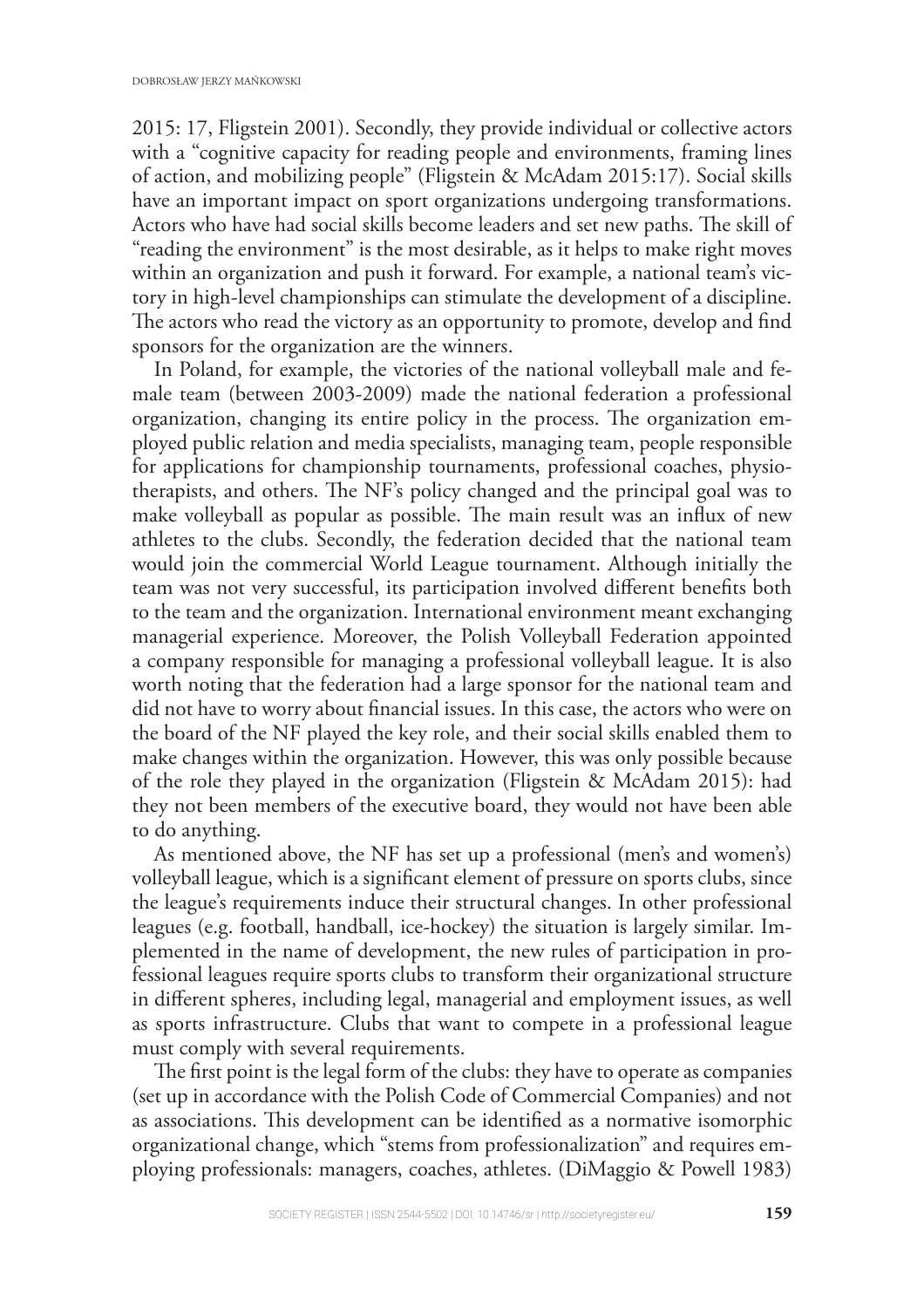As a result, there is no place for amateurs, not even amateur athletes. Apart from volleyball, a similar rule of employing professional athletes operates also in basketball and football leagues.

Another point is the required sports facilities. In the Lotto Ekstraklasa football league the requirements are rather demanding: an all-seated and at least partly roofed stadium with a heated pitch and a lighting system. Although all-seated stadiums were introduced on the grounds of safety, they have become a sign of consumption, which means that a fan has become a consumer and a match has become a product. (Antonowicz et al. 2015) The modernization of facilities is a manifestation of commercialization and evolution of sport. For example, some time ago the rules of professional basketball league required clubs to play their games in sports halls with the capacity of about 3,000 people. At some point, the Polpharma Starogard Gdański basketball club received a warning that they would not be allowed to play in the league unless their hall complied with this regulation. However, when the city of Starogard Gdański, the hall manager, refused to modernize it (Butkowski 2012), the league dropped the rule, arguing that it would be better for the sport. Such pressures on sport organizations indicate that they have to cooperate with local governments, which in most cases manage sports facilities.

The relation between sport organizations and local governments concern different issues. One of them is sports facilities (halls, stadiums, swimming-pools, etc.), which, in general, are rented by clubs from local governments acting as managers. Only a few clubs are operators of their sports facilities. (Legia Warsaw operates the Army Stadium in Warsaw, Lech Poznań – Inea Stadium, GKS Stoczniowiec Gdańsk – Hala Olivia) On the one hand, sport organizations do not incur the costs of facility management; on the other, they cannot earn renting them out. The main problem, however, is that they cannot make decisions about modernizing facilities. If the local government has no financial resources for modernization, clubs are not able to compete in professional leagues, which means that they do not develop. Moreover, if the local government has no policy for sport and cooperation with sport organizations, it means stagnation for the local community, sports clubs and sport in general, as there are no reasons to make the clubs professional, or even to develop sports associations as such.

The second dimension of relations between local governments and sport organizations concerns financial issues. In Poland, sport and physical activity of the local community is the responsibility of the local governments, which allocate their budget for sport through open competitions of offers from sport organizations implementing sports projects. This financial contribution is usually the main part of the budget of voluntary sport organizations (associations). It needs to be stressed that eligibility for such competitions is restricted to voluntary sport organizations (operating as associations). Professional sports clubs receive financial assistance from local governments in return for the promotion of the local town, city or region. It is the most popular form of financial support from local governments to professional clubs; it can be seen as a circumven-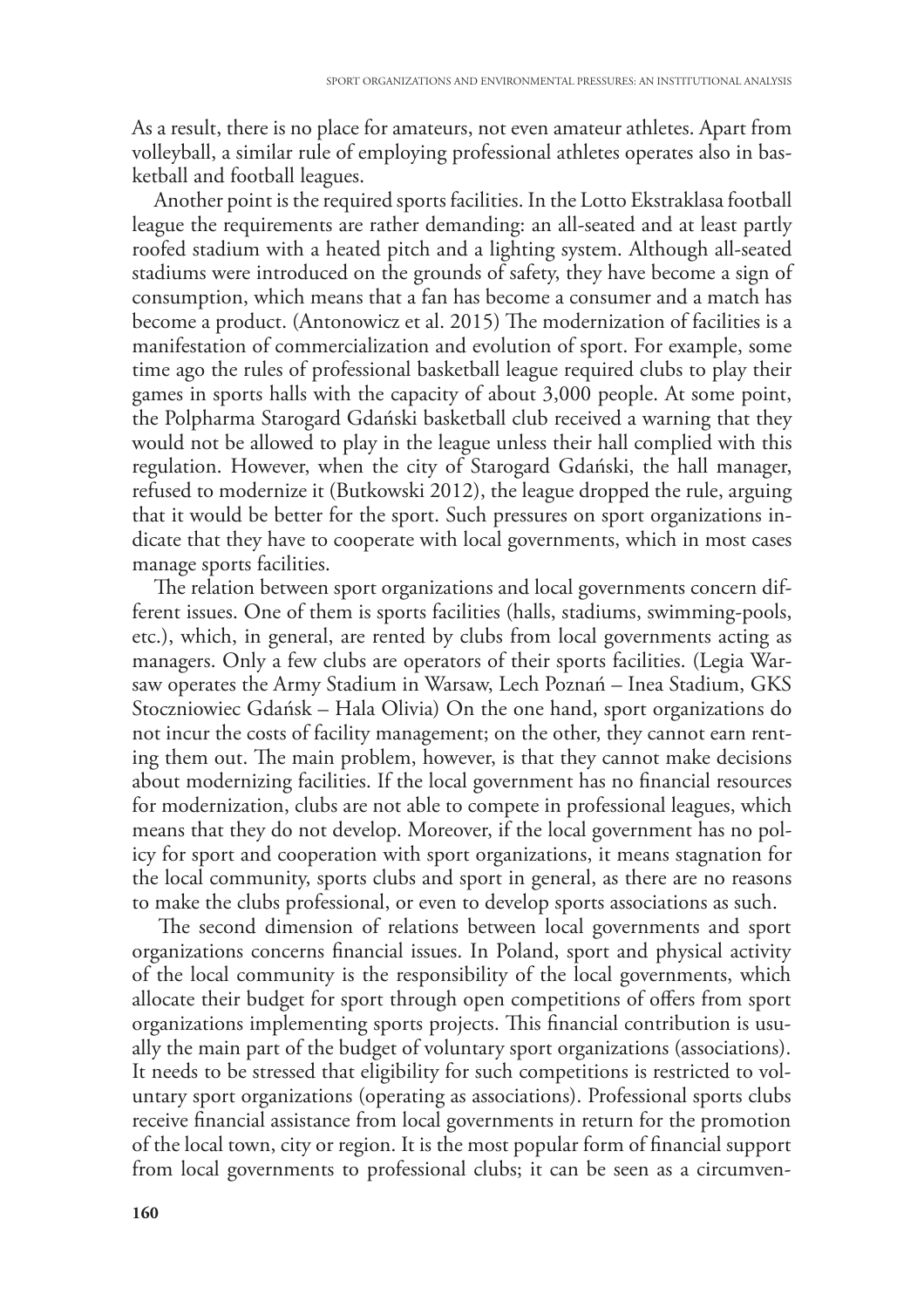tion of the law of competitions of offers, for which such clubs are not eligible. What environmental pressure does this involve? Competition of offers induces bureaucratization of sport organizations: there are applications to be filled out, forms to be prepared and financial statements to be delivered. The reality of the world of documents, forms and applications has changed sport organizations. If the voluntary, spontaneous form of their activity is to continue, they must accept the world of bureaucracy. Although the dependence on papers and documents comes with the benefit of financial contribution from the local government, sport organizations have to employ specialists in order to correctly prepare their applications.

The next dimension is more complex and concerns the policy of local governments. Some of them select particular sports disciplines which they want to support; sometimes this stems from traditions in the local community. For example, the city of Elbląg has a long tradition in women's handball, hence the local government's policy is focused on the Start Elbląg club, which has a women's handball team and is responsible for developing the discipline. Another example is Włocławek and its Anwil basketball club, the focus of the entire sport life in the city. In other cities the local governments adjust their policy to the current situation of sport organizations. In the worst-case scenario, individual decisions of local politicians can decide the fate of a particular discipline.

Consequently, the policy of the local government has a particular impact on sport organizations. On the one hand, it can stimulate the development of the field of sport in the local community: right decisions, the proper amount of nancial support and rational management of sports facilities can contribute to the development of sport organizations and sports activity. On the other hand, it can lead to the erosion of the field of sport whereby the process of deinstitutionalization affects some local sport organizations. For example, the decisions of the local government in the city of Gdańsk have resulted in the process of deinstitutionalization of some disciplines (men's and women's basketball, women's handball, wrestling, boxing). An exclusive focus on football, speedway, men's handball and volleyball has had a large impact on other disciplines. One can identify here some examples of environmental pressures on the organization, such as: changing external dependencies (political pressure), changing competition for resources (functional pressure), changing institutional rules and values (social pressure). (Oliver 1992)

The process of commercialization has introduced companies and their sponsor contributions to the field of sport. In Poland, marketing and CSR issues have shaped a specific relation between sport organizations and private or stateowned companies. The impact of sponsorship in Polish sport first became apparent in the late 1990s, and the system of sponsorship has evolved. While at an early stage sports clubs were bought by private individuals, today only a minority are owned by individual people or companies. Rather, their relations are based on agreements whereby sport organizations promote companies or their products in return for financial contributions. Interestingly, a considerable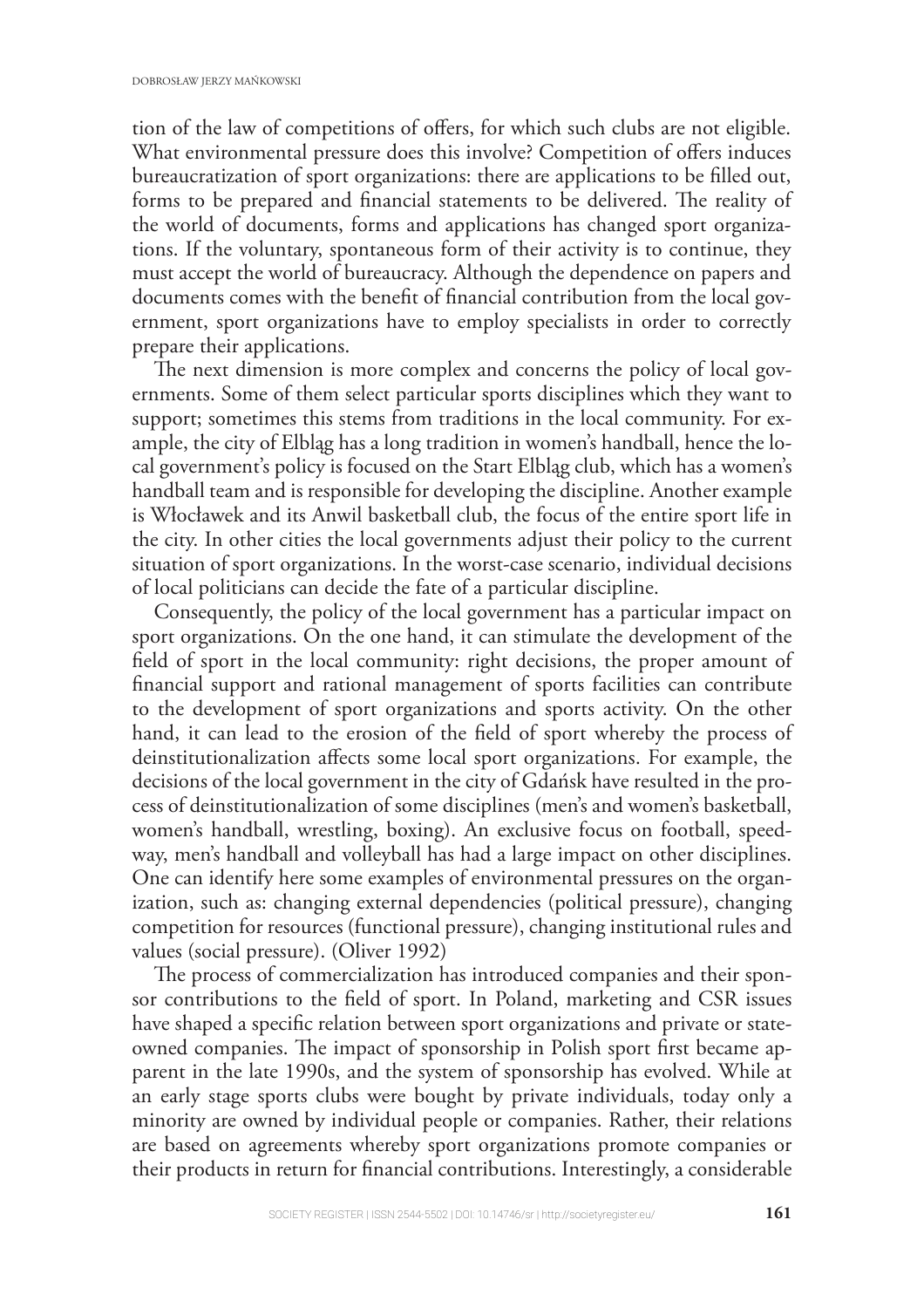number of sponsorship agreements are ones concluded between sport organizations and state-owned companies, for example: the Lechia Gdańsk football club is sponsored by Energa Company (an energy producer and distributor), and the Lotos Trefl Gdańsk volleyball club – by Lotos (an oil company). If one has a closer look at the budgets of some clubs, one can notice that most contributions they receive come from local governments and state-owned rather than private companies, which means that most clubs could not exist without public sponsorship. Moreover, this also indicates that the Polish case of commercialization is specific and different than in the West. Research on financial contributions to sport in the post-Soviet countries could indicate differences in the processes of commercialization. The hypothesis is that post-Soviet private sector is not ready to sponsor sport organizations. What does it mean for environmental pressures? Arguably, political decisions play a significant role in allocating financial contributions from local governments and state-owned companies to sport organizations. They are critically dependent on political decisions, as their development or erosion depend on this very factor. Indeed, political decisions can exclude sport organizations from participation in the league system, or jeopardize their activity in the field of sport altogether.

In the case of private companies, which depend on the market, the decision on making contribution to sport is more complicated. In the absence of research on this issue, one point to be mentioned is the complexity of the decision to become involved in, or withdraw from, the field of sport. In Poland, it can be noticed that as long as a sports club has a large sponsor (private or public), it can participate in professional-level competitions and develop. However, if such a sponsor withdraws, the future of the club is in danger. Sports clubs depend on their sponsors. Although it seems obvious, it needs to be repeated that the financial condition of sports clubs plays the key role in their development or erosion.

In Poland, there is a stable political consensus regarding the field of sport, even if it does not secure its proper development. This may explain why politicians attempted to find solutions after the failures in such sport mega-events as the Olympic Games or world championships. As mentioned above, political decisions at the level of local government can lead in two different directions: development or, conversely, stagnation and erosion. The situation is similar at the state level, where politicians argue that change is necessary for development. In one of such examples, in 2013 the Ministry of Sport and Tourism divided sports disciplines into different groups according to their medal achievement. A new method of financing was to follow a new division of disciplines. Some of them were to have priority over others. The problem was that the changes had not been discussed with the representatives of national sports federations. Their first reaction was protest. The external pressure on changing the rules and relative value of sports disciplines made by the central government was not accepted. Even if the rationalization of distribution of financial resources and prioritisation of the modernization of sport facilities was to depend on the performance in the world championship tournaments or Olympic Games, the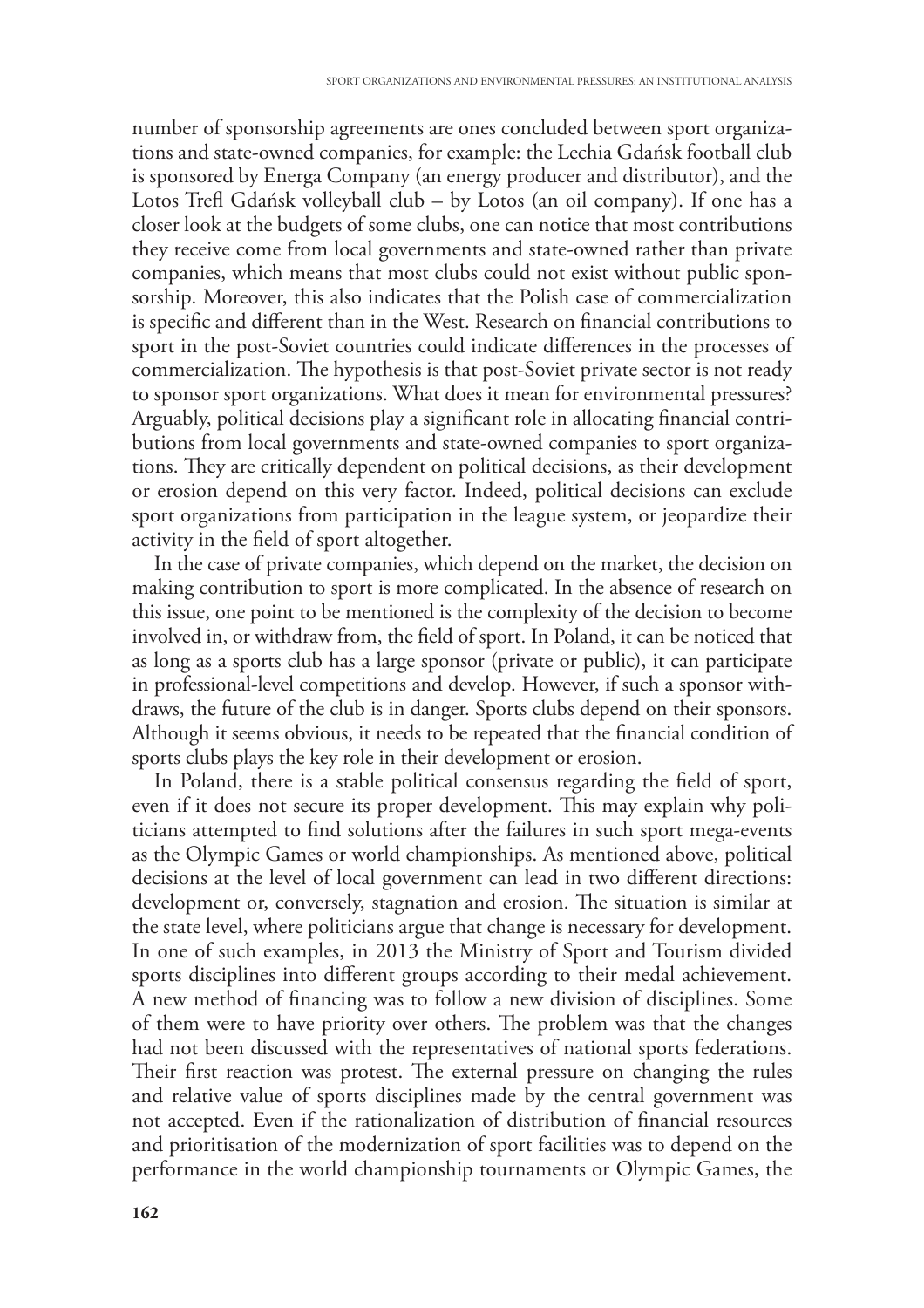social actors of the field of sport did not want to implement it. In fact, we were never to find out if the proposal of the new division of sport disciplines would work in practice. The project failed even before its implementation. What is worth noting is the fact that external political pressure was rejected by the actors in the field. They found it more important to keep the accepted rules and to reproduce them than to make changes and examine them over a certain period of time. In my view, this reaction has hampered the development of sport in Poland. Professionalization and commercialization are not related to winning medals but to increasing the financial and commercial position of sports disciplines in the field of sport.

This section has discussed some environmental pressures on sport organizations which can result in the processes of stagnation and erosion or, conversely, development of sports disciplines. Moreover, they also stimulate the change of the structure of sport organizations from voluntary to professional. The next section focuses on the exclusion of voluntary sport organizations (associations) from the field of professional sport.

## **Indicators of exclusion**

This section highlights the indicators of exclusion discussed above. We have seen how environmental pressures work in the field of sport and how they contribute to changing sport organizations. If an organization does not change, it is subject to exclusion, the main reasons being: (1) creating professional leagues, (2) commercialization, (3) mediatization, (4) bureaucratization.

As mentioned above, setting up professional leagues means that sport organizations have to meet a number of requirements. They need to change their legal status, as there is no place for non-profit organizations (voluntary associations) in the professional league system. Sports clubs are also required to have special facilities and need to employ professional staff, including coaches, athletes, team and management staff. (Slack & Kikulis 1989) Another important issue is work contracts controlled by the league. (Hanssen et al. 2016) Since voluntary organizations are not able to meet all the requirements, they cannot compete in professional leagues. Moreover, professional staff and athletes' contracts require large financial resources. Owing to the lack of financial capital, most grassroots, non-profit organizations have no paid staff. (Sharpe 2006) Of course, professional sport organizations also support their activity by using volunteers but they do it for different reasons (see the next section of this paper). Another obstacle is sports infrastructure. If a sports club has facilities which do not meet the requirements, it cannot participate in the league or must use infrastructure in another location (city or town). As we can see, clubs which are non-profit, grassroots associations encounter many obstacles preventing them from participating in professional leagues.

Nowadays, the process of commercialization in sport is a global phenomenon observed to a greater or lesser extent in all disciplines. The capitalist system plays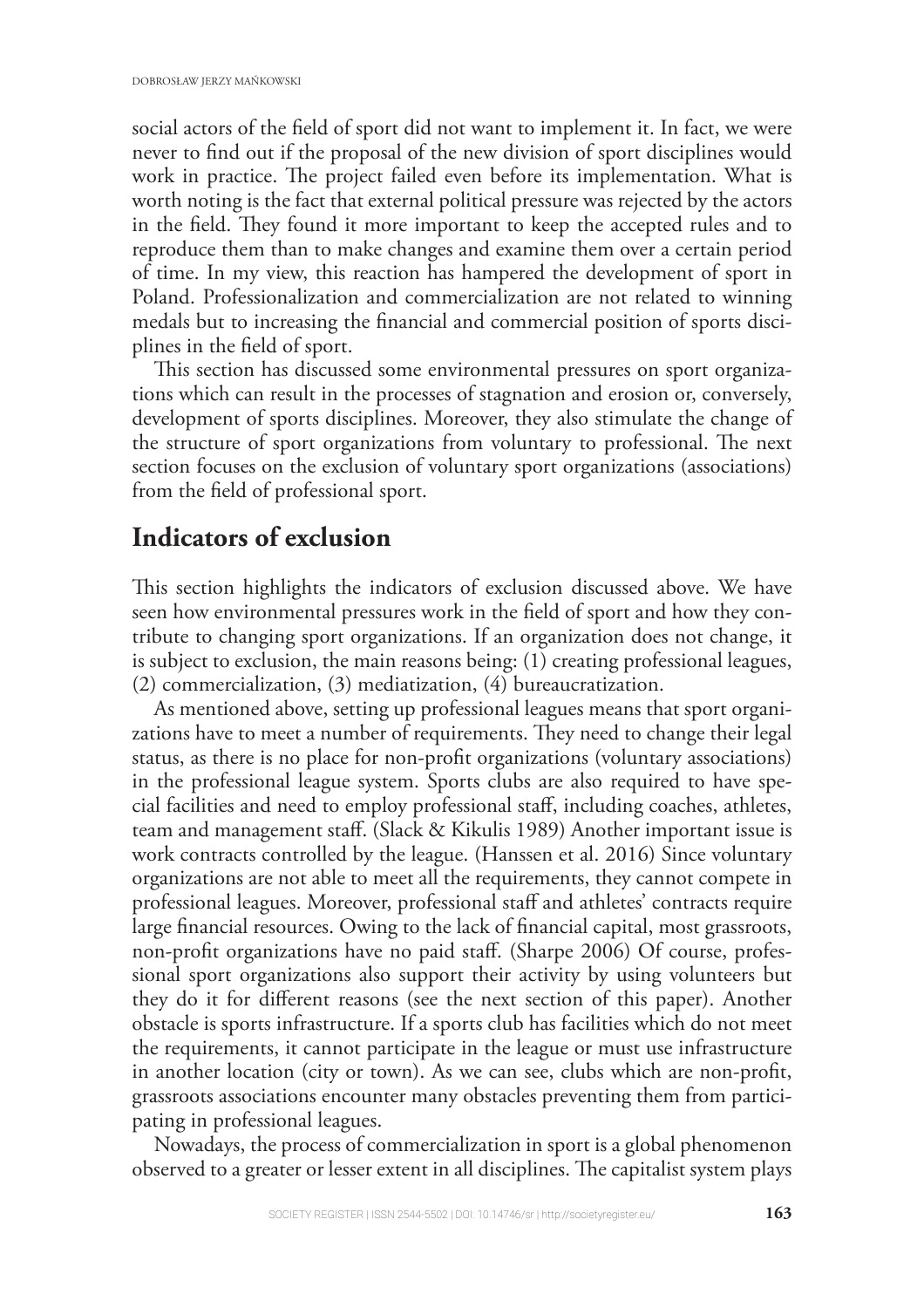a significant role in this process: if the most important issues are productivity, efficiency and achieving goals, there is no place for non-profit organizations in professional sport. It is apparent that professional clubs in professional leagues care more about their financial profit than sports goals. (Hanssen 2016, Giullianotti & Robertson 2009, Grabowski 2013) They thrive on market particularism (Giullianotti  $\&$  Robertson 2009) to reach the best position in the field. Arguably, insufficient financial budget is a barrier to achieving sports success. The position in the field is connected with power and financial profit. For example, the position of Bayern Munich in Germany is correlated with its financial benefits from the media rights. (Grabowski 2013) It is observed that "in commercialized football, the size of the budget gives an input into sports successes" (Antonowicz et al. 2015:53). This is also the case of other disciplines.

There is no doubt that the media play a significant role in modern sport. (Rowe 2003, Jakubowska 2014, Kopecka-Piech 2017) The marriage of sport and the media becomes increasingly more complicated and institutionalized, subject to the rules developed by both sport and media actors. The mediatization of sport manifests itself in the primacy of the media over sport, apparent in the impact of media rules on sport and in creating league and world championships for the benefit of the media. On the other hand, professional sport needs to be part of the media world. If a sports discipline is not present in the media, it does not seem to exist at all. According to a rule set by the International Olympic Committee, an Olympic sport must be shown in the media, particularly on television and the Internet. (Jakubowska 2014) As a result, sport and the media are interrelated. Importantly, a sport organization is excluded from the field if it does not sell its media rights and the discipline is not shown in the media. For example, in 2010 the International Bobsleigh and Skeleton Federation had to sell all its media rights to Infront Company to survive as an Olympic discipline and close the gap in the budget. If it had not done this, the whole discipline would have eroded. There are a number of examples confirming that sports clubs have a problem finding sponsorship if they are outside the media sphere. The worst problem is that the media have power to decide which sport will develop or become excluded.

The last indicator of exclusion pointed out here is bureaucratization. Slack and Kikulis (1989) observe that "in large part, this process of bureaucratization has been linked to the increased availability of government resources to sport organizations and increased levels of interdependence between sport organizations, government, and quasigovernment agencies" (1989: 181). Bureaucratization has emerged as a result of the need to report the achieved goals. Local governments and central government agencies responsible for sport set the rules of inclusion in the field. If sport organizations do not report what they have done, they are not eligible for public funding (financial or sports facilities). Bureaucratization requires professional staff that needs to be paid. This leads to professionalization of sport organizations, excluding voluntary, grassroots associations in the process. If they want to survive and receive funding from local governments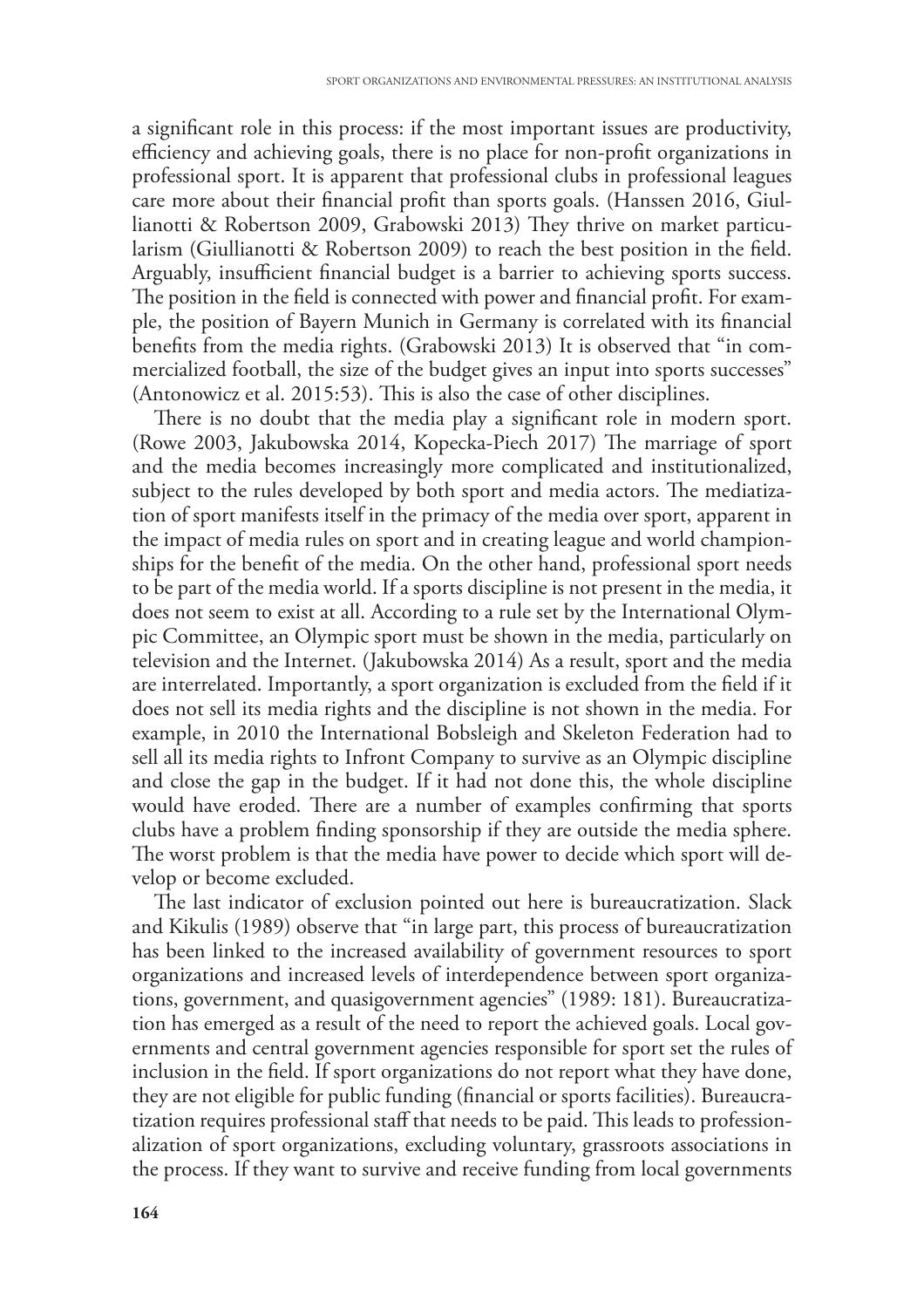or state agencies, they have to change. Failure to adapt means exclusion from the field of sport.

The next section presents an alternative point of view on voluntary participation and volunteers in the field of modern sport.

## The myth of volunteer participation

The literature on the subject includes hypotheses that sport cannot exist without the voluntary sector and volunteer participation. (Ringuet-Riota, Cuskelly, Aulda and Zakusa 2014, Cuskelly 2004) Moreover, the decreasing participation of volunteers in sport is seen as a threat to sport and sports community as such (Cuskelly 2004). I would like to present an alternative hypothesis, according to which volunteers are in fact cheap workforce and their participation in sport organizations can be attributed to the cost factor. The environment of sport with its way of thinking dominated by economic considerations perpetuates the myth of voluntary involvement as something good for individuals and communities and for social life in general. Nevertheless, volunteers are just part of the capitalist system as cheap or unpaid workforce.

Researchers observe that decreasing voluntary involvement in sport stems from the process of its professionalization (Ringuet-Riota et. al 2014, Cuskelly 2004) and has a negative impact on the sport system. On the one hand, one can agree with this hypothesis, but on looking closer one can notice that it is false. The process of professionalization of sport not only results in decreasing voluntary participation but also turns volunteers into unpaid professional workforce. There is a conflict between paid and unpaid workforce. It needs to be added that the issue of workforce and labour in sport has not been subject to more extensive research. (Ge & Lopez 2016) The world economy, whether neoliberal, conservative or socialist, seems to put this problem aside. The myth of inclusion (of athletes, volunteers, communities and even entire countries) through sport is perpetuated in order to generate profit for club owners, sponsors and other actors. I try to show an alternative approach to voluntary involvement and the processes of commercialization. In Poland there is a problem with treating volunteers as cheap workforce. The professionalization of sport can be an answer to the problem. The volunteers can be paid workforce if sport organizations become professional organization with full-paid workforce and stable budget.

As mentioned above, the processes of commercialization, professionalization and bureaucratization have changed the field of sport. Environmental pressures on different social actors reshape organizational practices and exclude the voluntary system of sport. As it is today, core sport is professional. Amateurs and voluntary organizations have found themselves in the sphere of recreation and leisure. If voluntary sport organizations want to survive, they need to follow the process of bureaucratization in order to be able to implement projects funded by local governments.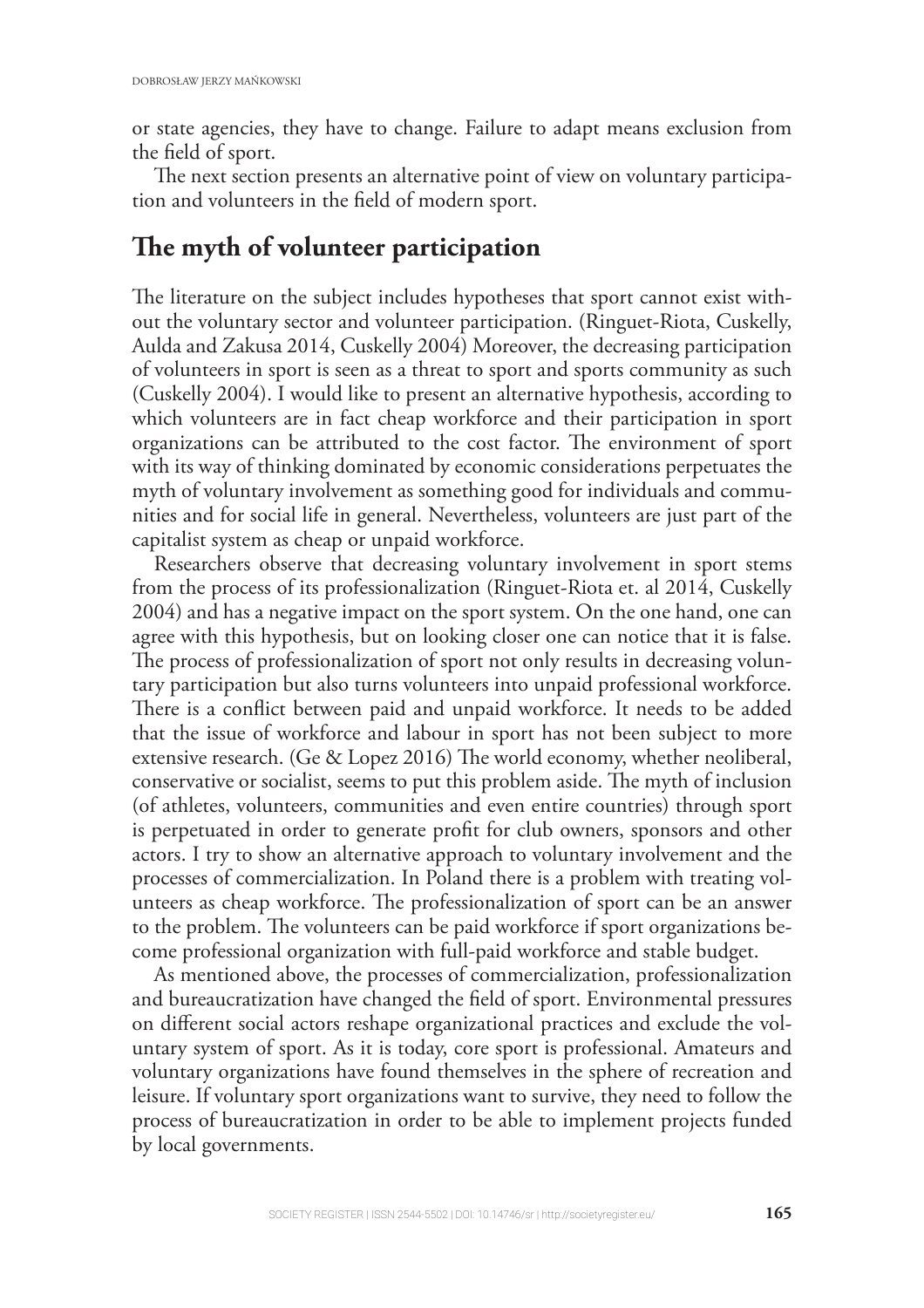Moreover, sport organizations (national federations, sports clubs) are part of a global industry and global economy. In terms of institutional analysis, the field of sport is part of the field of world economy. After the economic crisis of 2007– 2009, economists claimed that the answer to the crisis is to cut costs and save money, so that world economy would benefit from the lowest possible costs of labour, investment and development. The same is the case in the sport industry: from sports clubs to sport mega-events, the cost of employees should be as low as possible. Sport mega-events should be organised in the core countries (Wallernstein 2004, 2007), which have all sports facilities. Following the financial crisis of 2007–2009, we have to pay particular attention to the problem of costs in modern economy. Acting on the advice of economists, companies have cut their costs and tried to save money (for example, in Poland the main cost that was cut was the workforce). As sport is part of global economy, it has also been affected by the crisis. What is the reaction of the actors in the field of sport?

Considering that economy is a social activity, their reaction to the crisis can be approached at different levels: social, functional and political. The myth of voluntary participation combines all of them. The social level concerns the issue of cooperation, education and socialization. The myth has it that volunteers play a special role in achieving social goals (Ringuet-Riota et. al. 2014). As regards the functional level, "sport practice suggests that volunteering is a central factor in the operation of all aspects of the national sport systems of westernized democracies" (Ringuet-Riota et. al. 2014: 116), which means that volunteers are a human resource. The political level is rather apparent. In Western democracies, the policy focus is on voluntary participation and volunteers. "Recent government policies aimed at increasing participation in organised sport have brought renewed focus to the community sport system and the management of its volunteer labour force". (Cuskelly 2004: 60) Such policies try to increase the participation of volunteers in the name of the good of communities. If all policies and legal regulations depend on business politics (Calavita, Tillman and Pontell 1997), the policies of increasing volunteer participation also stem from business considerations. I argue that voluntary participation has been introduced in the socio-economic system as a remedy for workforce and labour problems. Voluntary involvement combines helping others with developing oneself. It is also presented as a good way to participate in social life. It "does not seem to be work", even if it is described as such by researchers (e.g. Cuskelly 2004).

"Business relationship to sport is particularly instructive. In the interest of high productivity, employers wanted a healthy work force and sport came to be seen as a way of ensuring physically fit workers." (Wheeler 1978: 194) On the one hand, sport and physical activity is to "produce" fit workers; on the other, in the interest of high productivity at a low cost volunteers are used as workforce. This means that they play a significant role in the field of sport not because of their social or functional impact, but because of the business focus on cutting the costs of sport events. For example, between 2004 and 2016 the UEFA significantly cut the costs of voluntary workforce. During the European Football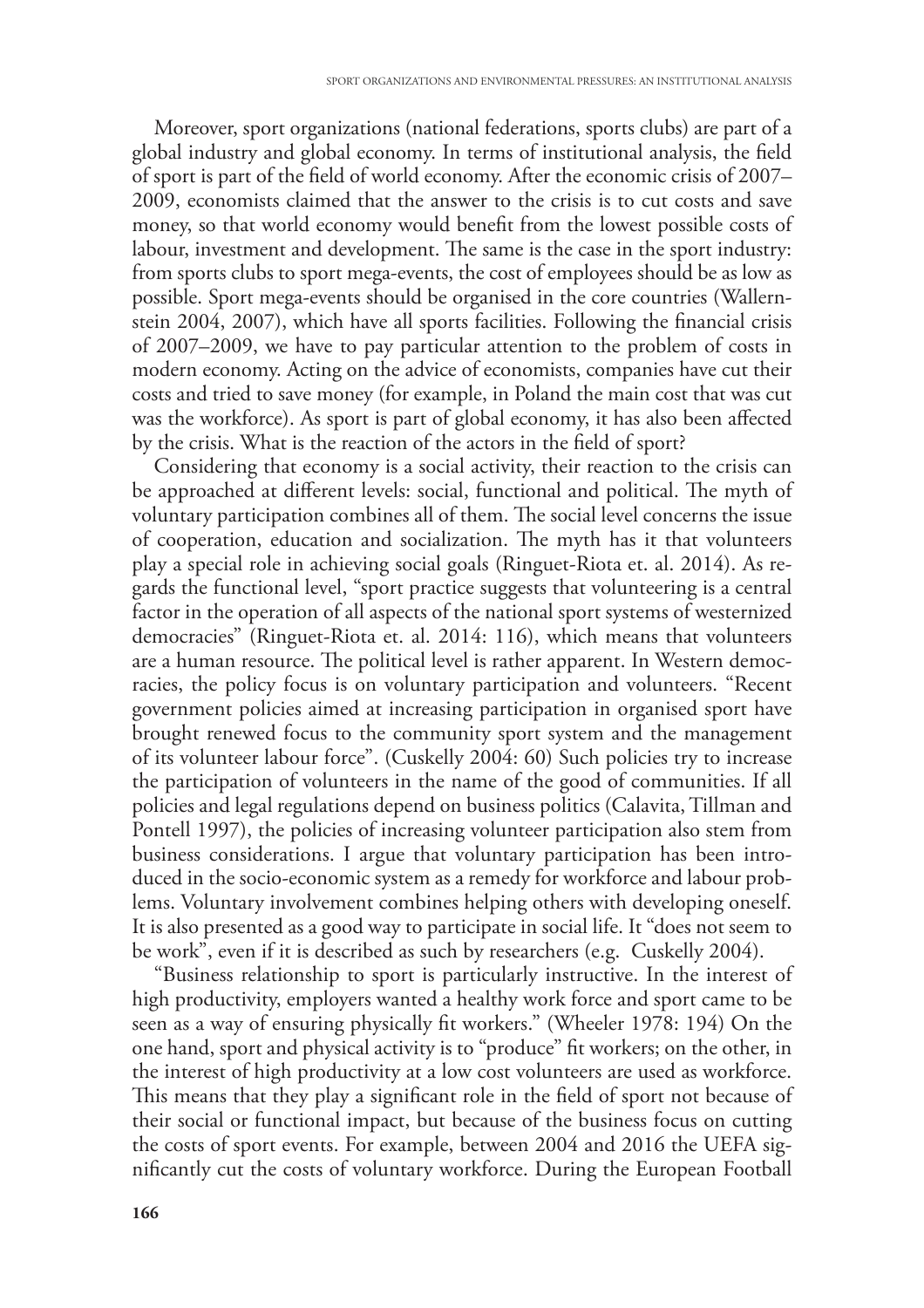Championship in Portugal (UEFA Euro 2004), a UEFA volunteer received 25 euros per day (e.g. a regular working day for volunteers in media zones was 8 hours, extended to 12 hours on matchdays with no difference in pay), which amounted to 525 euros for the entire tournament; the cost of food, wear, accommodation and transport (both local and international) was covered by the UEFA. There were about 70 volunteers from abroad and about 2,000 local volunteers. The total cost of voluntary workforce amounted to about a million euros. After Euro 2004 the UEFA cut costs. First, it allocated volunteer issues to the local organizing committee. Second, it changed the rules of volunteer participation and created the myth of "the greatest adventure" and "a once-ina-lifetime experience". In 2012 volunteers had to cover the cost of accommodation and transport. Although the UEFA has changed its policy about the voluntary workforce, it continues to use volunteers as a low-cost labour force. Such treatment of volunteers is similar in the case of some other sport mega-events.

It can be assumed that the participation of volunteers will continue to decrease due to the conflict between paid and unpaid workforce (Cuskelly 2004). Nowadays, it is more difficult to attract volunteers to the field of sport because of the profits made by professional sport organizations. The myth of volunteer participation seems to have been exposed. The paradox is that while professional sport excludes the voluntary sport system, at the same time it needs volunteers as a cheap workforce in order to cut the costs. The rules of the market require sport organizations to perpetuate the myth of volunteering. The worst thing about this myth is that it masks the true intentions of professional sport organizations.

Professional sport organizations do not need voluntary sport unless it gives them profits. They will not perpetuate the myth of volunteer participation if it stops bringing real profits (higher income or lower costs). The literature on the subject discusses the problem of the relation between Major League Baseball and minor leagues (Hanssen et al. 2016), where the profit from selling a player plays a significant role. This example can be generalised to the entire system of sport. The system of profits and costs is interrelated with the voluntary and professional system of sport and exerts a pressure on sport organizations. I have to admit that there is a need to make comparative research between fields of sport in different countries to look closer of the problem of volunteers situation in the labour market and the field of sport.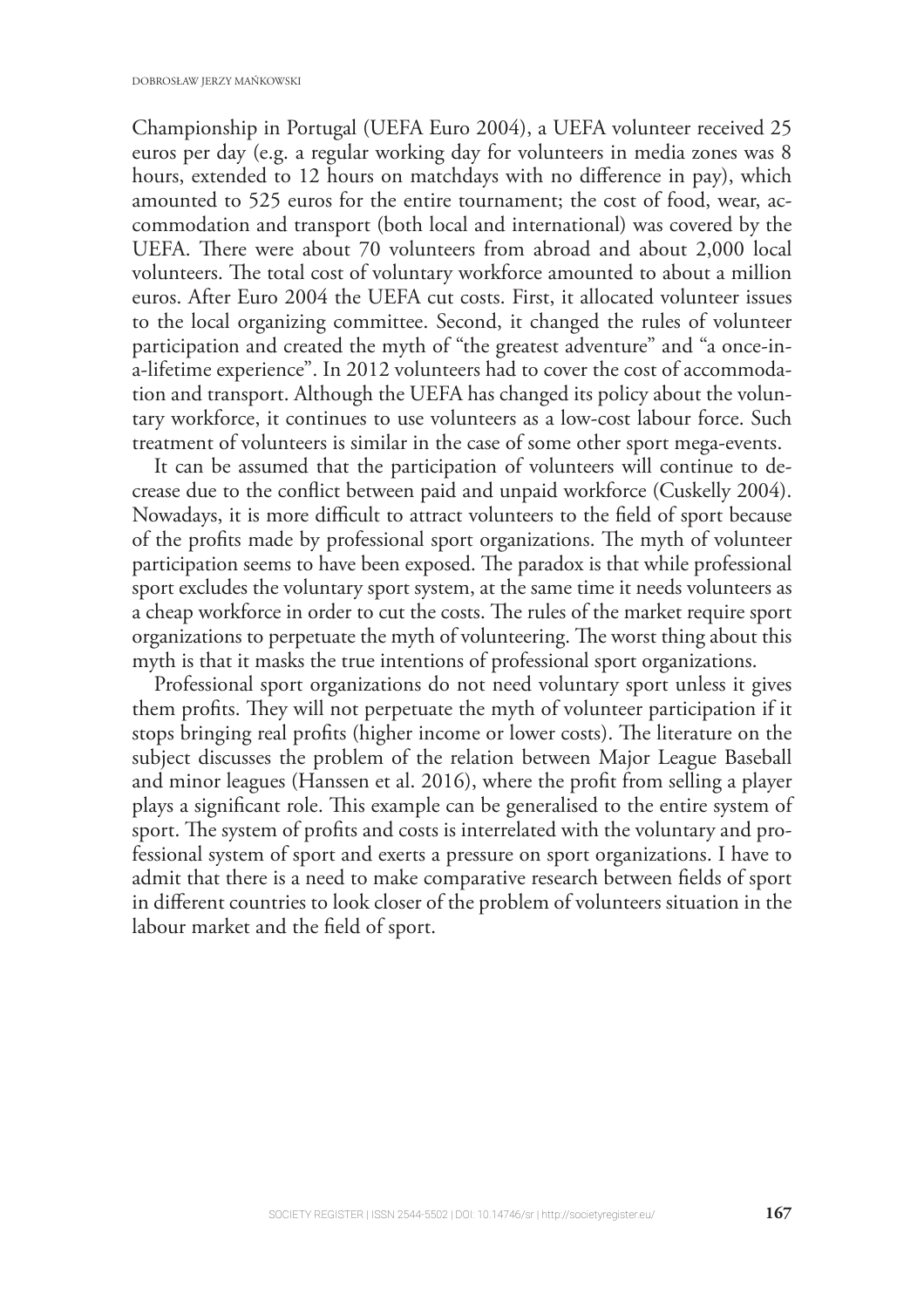#### **Conclusion**

This analysis of environmental pressures on sport organizations offers several insights. First, it shows the network of interrelations between social institutions in the field of sport. The sport industry on the one hand requires collective action, but on the other it is the field of competitors. These two faces of sport are the fundamental products of the industry, in which there are both sport competitions and collective actions to practice sport activities. The change of the sport industry also involves the change of sport organizations. The point is that if sport organizations want to compete in elite sport, they have to be professional, bureaucratic and earn the profits (especially financial). This gives them a chance to achieve sports goals. The network of connections builds the position of a sport organization. Good relations with the media, local governments, sponsors form the basis of the position of power and provide more opportunities to achieve sports success.

Second, the article describes the social processes in the field of sport. Professionalization, bureaucratization and commercialization of sport have a fundamental impact on change within sport organizations. These processes are external to organizations and are caused by developments in the capitalist system, with its stress on productivity and earning profits. As the rules of the market come to be applied to other social spheres, such environmental pressures lead to changes in the social world. Giving an example from the field of sport, we find commercialization of the social world to be the main problem of modern society. Commercialization, professionalization and bureaucratization are found to be the factors of exclusion of voluntary/non-profit sport organizations from elite sport. There is no chance for non-profit organizations to compete with professional organizations. The power in the field of sport belongs to professional sport organizations. In this way the environment and powerful organizations dictate the rules in the field.

Third, the article provides an alternative point of view on voluntary participation and volunteers in the field of sport. The hypothesis proposed here may provide the basis for further sociological and economic research. I argue that volunteers are an unpaid and cost-free workforce in capitalism. I also identify the myth of voluntary participation in the social world, created in order to reduce labour costs and to solve the problem of the shortage of employees.

I hope that this paper sheds a new light on the problems which occur in sport industry. Sociology of sport and its institutional theories can give a new picture of the changes in sport organizations and the problems of exclusion in the field of sport.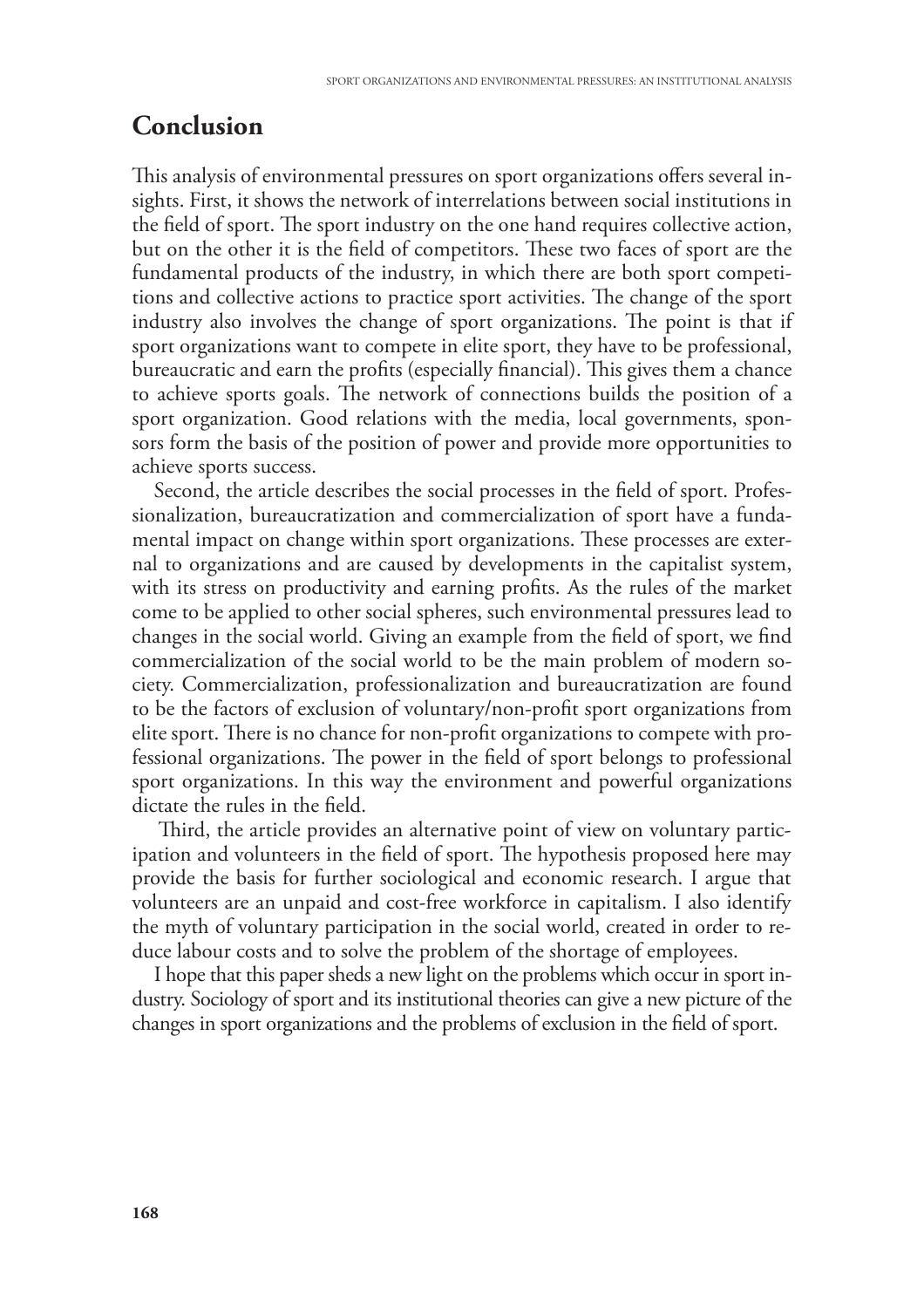#### **REFERENCES**

- Antonowicz, Dominik, Radosław Kossakowski and Tomasz Szlendak. 2015. *Aborygeni i konsumenci. O kibicowskiej wspólnocie, komercjalizacji futbolu i stadionowym apatheidzie*. Warszawa: Wydawnictwo IFIS PAN.
- Butkowski, Patryk. 2012. "Koniec koszykówki w Starogardzie? PLK domaga się większej hali, a na to nie ma szans....". Retrieved April 11, 2018 (http://starogardgdanski.naszemiasto.pl/artykul/koniec-koszykowki-w-starogardzie-plk-domaga-sie-wiekszej,1449529,art,t,id,tm.html).
- Calavita Kitty, Pontell Henry and Robert Tillman. 1997. *Big Money Crime: Fraud and Politics in the Savings and Loan Crisis*. Berkeley: University of California Press.
- Chelladurai, Packianathan. 2005. *Managing Organizations for Sport and Physical Activity: A Systems Perspective.* Scottsdalle: Holcomb Hathaway Publishers.
- Cuskelly, Graham. 2004. "Volunteer retention in community sport organisations." *European Sport Management Quarterly* 4(2): 59-76. DOI: 10.1080/16184740408737469
- DiMaggio, Paul J. and Walter W. Powell. 1983. "The Iron Cage Revisited: Institutional Isomporphism and Collective Rationality in Organizational Fields." *American Sociological Review* 48(2): 147-160.
- Fligstein, Neil. 2001. Social Skill and the Theory of Fields. *Sociological Theory* 19(2): 105-125. DOI: 10.1111/0735-2751.00132
- Fligstein, Neil and Doug McAdam. 2015. A Theory of Fields. New York: Oxford University Press.
- Ge, Qi and Michael J. Lopez. 2016. "Lockouts and Player Productivity: Evidence From the National Hockey League." *Journal of Sports Economics* 17(5): 427-452. DOI: 10.1177/1527002516641166
- Grabowski, Artur. 2013. *Przedsiębiorstwa sportowe w gospodarce rynkowej. Na przykładzie FC Bayern Monachium*. Warszawa: Wydawnictwo WNT.
- Hanssen, F. Andrew, Meehan, James W., Jr and Thomas I. Miceli. 2016. "Explaining Changes in Organizational Form: The Case of Professional Baseball." *Journal of Sports Economics* 17(6): 1-35. DOI: 10.1177/1527002514531789
- Jakubowska, Honorata. 2014. *Gra ciałem. Praktyki i dyskursy różnicowania płci w sporcie*. Warszawa: Wydawnictwo Naukowe PWN.
- Kopecka-Piech, Katarzyna. 2017. "Media" Pp. 75-85 in *Socjologia sportu* edited by H. Jakubowska and P. Nosal. Warszawa: Wydawnictwo Naukowe PWN.
- Oliver, Christine. 1992. "Antecedents of Deinstitutionalization." *Organization Studies* 13: 563-188. DOI: 10.1177/017084069201300403
- Ringuet-Riot, Caroline, Cuskelly, Graham, Auld, Chris and Dwight H. Zakus. 2014. "Volunteer roles, involvement and commitment in voluntary sport organizations: evidence of core and peripheral volunteers." *Sport in Society: Cultures, Commerce, Media, Politics* 17(1): 116-133. DOI: 10.1080/17430437.2013.828902
- Rowe, David. 2003. Sport, Culture and Media: The Unruly Trinity. Maidenhead: McGraw-Hill Education.
- Sharpe, Erin K. 2006. "Resources at the Grassroots of Recreation: Organizational Capacity and Quality of Experience in a Community Sport Organization." *Leisure Sciences: An Interdisciplinary Journal* 28(4): 385-401. DOI: 10.1080/01490400600745894
- Slack, Trevor and Lisa M. Kikulis. 1989. "The Sociological Study of Sport Organizations: Some Observations on the Situation in Canada." *International Review for the Sociology of Sport* 24: 179-199.
- Slack, Trevor and Bob Hinings. 1992. "Understanding Change in National Sport Organizations: An Integration of Theoretical Perspectives." *Journal of Sport Management* 6: 114-132. DOI: 10.1123/jsm.6.2.114
- Slack, Trevor and Bob Hinings. 1994. "Institutional Pressures and Isomorphic Change: An Empirical